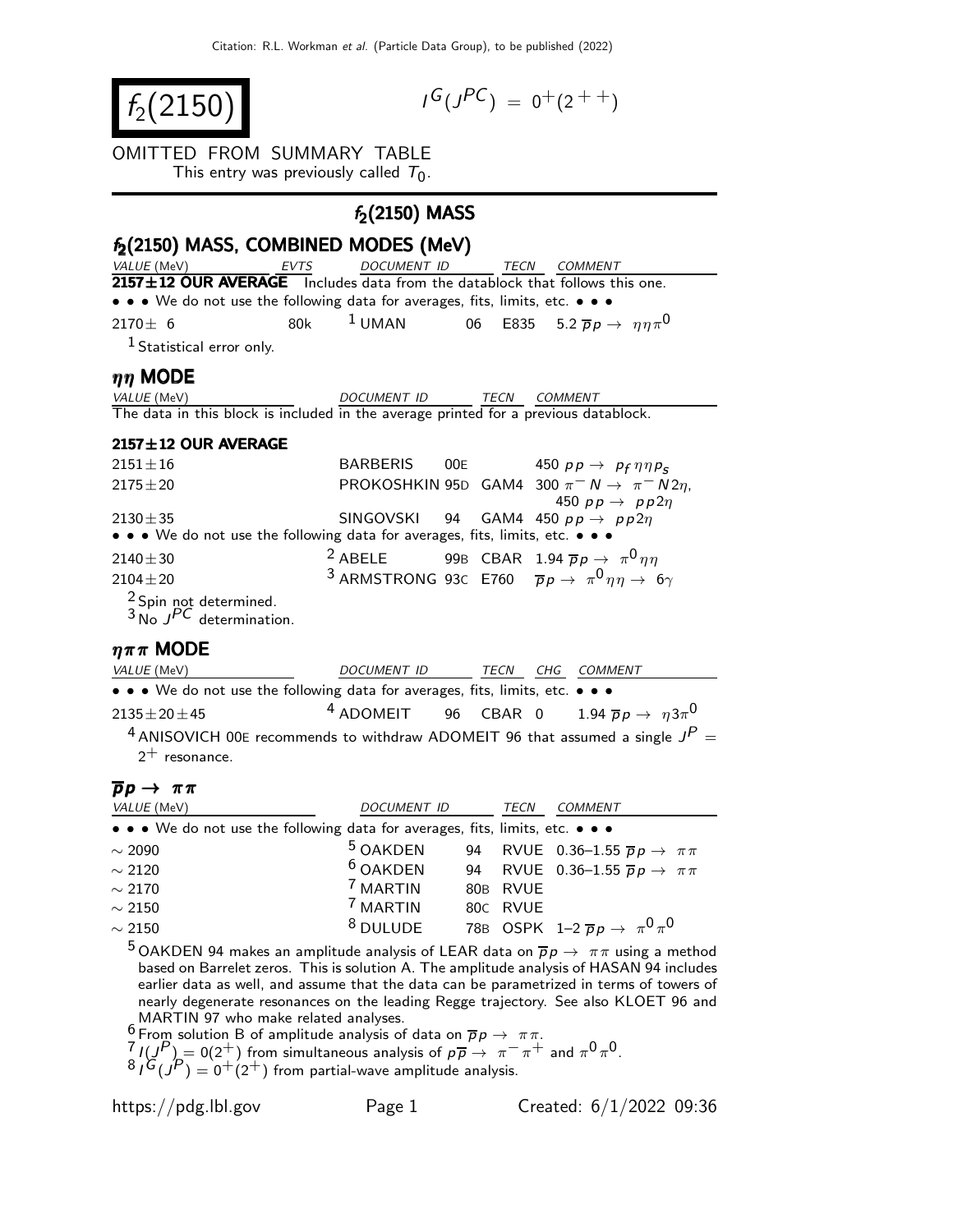# S-CHANNEL  $\overline{p}p$ ,  $\overline{N}N$  or  $\overline{K}K$

| VALUE (MeV)                                                                                                                                                                        | <i>DOCUMENT ID</i>                                                            | TECN | CHG | <b>COMMENT</b>                                    |  |  |
|------------------------------------------------------------------------------------------------------------------------------------------------------------------------------------|-------------------------------------------------------------------------------|------|-----|---------------------------------------------------|--|--|
| • • • We do not use the following data for averages, fits, limits, etc. • • •                                                                                                      |                                                                               |      |     |                                                   |  |  |
| $2139^{+8}_{-9}$                                                                                                                                                                   | <sup>9</sup> EVANGELIS 97 SPEC                                                |      |     | 0.6-2.4 $\overline{p}p \rightarrow K_S^0 K_S^0$   |  |  |
| $\sim$ 2190                                                                                                                                                                        | <sup>9</sup> CUTTS 78B CNTR                                                   |      |     | 0.97-3 $\overline{p}p \rightarrow \overline{N}N$  |  |  |
| $2155 \pm 15$                                                                                                                                                                      | $9,10$ COUPLAND 77 CNTR 0                                                     |      |     | 0.7-2.4 $\overline{p}p \rightarrow \overline{p}p$ |  |  |
| $2193 \pm 2$                                                                                                                                                                       | 9,11 ALSPECTOR 73 CNTR                                                        |      |     | $\overline{p}p S$ channel                         |  |  |
| $9$ Isospins 0 and 1 not separated.<br>$10 \text{ From}$ a fit to the total elastic cross section.<br>11 Referred to as $T$ or $T$ region by ALSPECTOR 73.<br>$K\overline{K}$ MODE |                                                                               |      |     |                                                   |  |  |
| VALUE (MeV)                                                                                                                                                                        | DOCUMENT ID                                                                   | TECN |     | <b>COMMENT</b>                                    |  |  |
|                                                                                                                                                                                    | • • • We do not use the following data for averages, fits, limits, etc. • • • |      |     |                                                   |  |  |
| $2200 \pm 13$                                                                                                                                                                      |                                                                               |      |     | VLADIMIRSK06 SPEC 40 $\pi^- p \to K^0_S K^0_S n$  |  |  |
| $2150 \pm 20$                                                                                                                                                                      | ABLIKIM 04E BES2 $J/\psi \rightarrow \omega K^+ K^-$                          |      |     |                                                   |  |  |
| $2130 \pm 35$                                                                                                                                                                      | BARBERIS                                                                      | 99   |     | OMEG 450 $pp \rightarrow p_s p_f K^+ K^-$         |  |  |
|                                                                                                                                                                                    |                                                                               |      |     |                                                   |  |  |

# $f_2(2150)$  WIDTH

# $f_2(2150)$  WIDTH, COMBINED MODES (MeV)<br>VALUE (MeV) EVTS DOCUMENT ID



 $f_2(2150)$  width, comibined modes (MeV)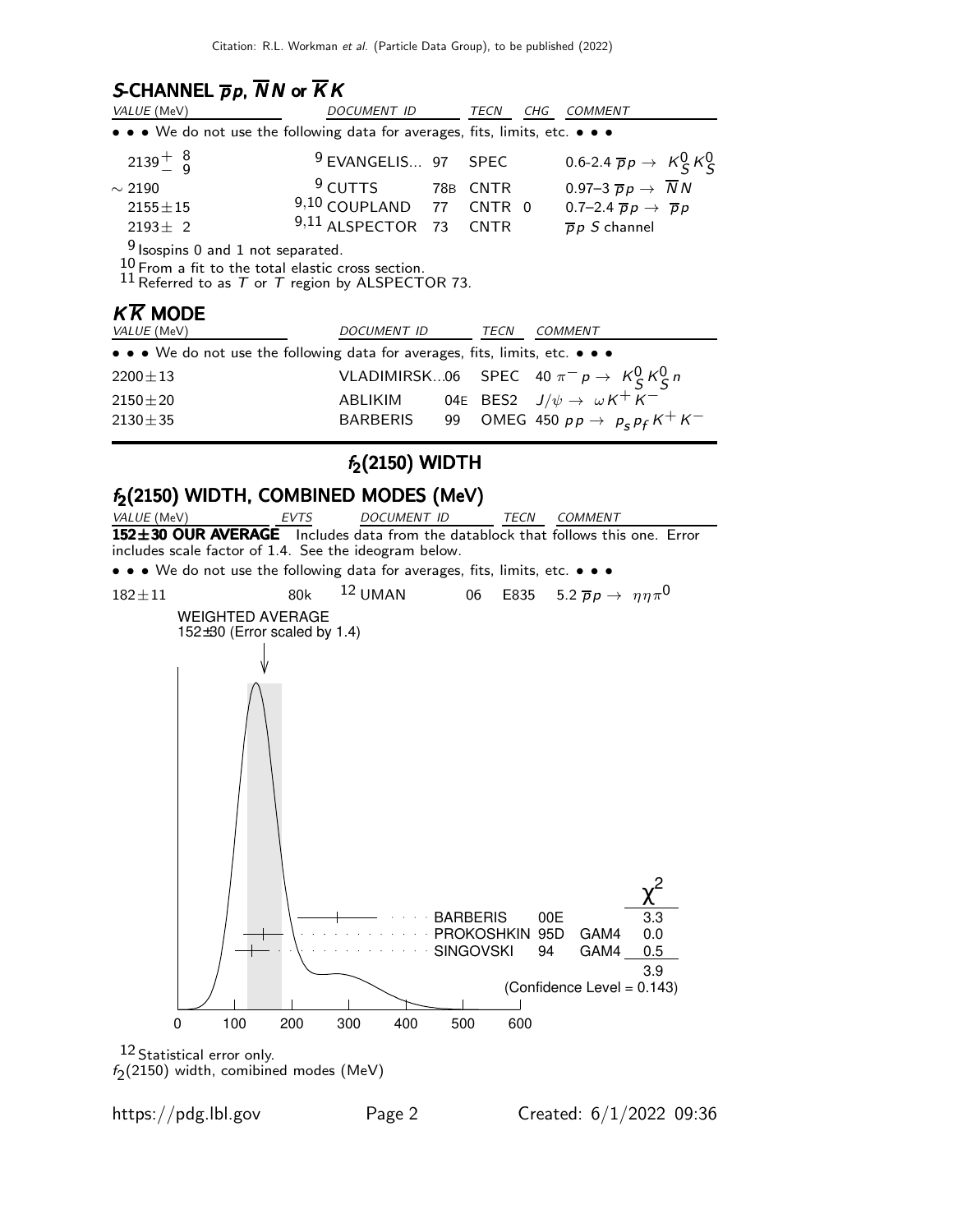# $\eta\eta$  MODE

| VALUE (MeV)                                                                         | DOCUMENT ID                                              | TECN<br><i>COMMENT</i>                                                                                                                                   |
|-------------------------------------------------------------------------------------|----------------------------------------------------------|----------------------------------------------------------------------------------------------------------------------------------------------------------|
| The data in this block is included in the average printed for a previous datablock. |                                                          |                                                                                                                                                          |
| 152±30 OUR AVERAGE                                                                  |                                                          | Error includes scale factor of 1.4. See the ideogram below.                                                                                              |
| $280 + 70$                                                                          | <b>BARBERIS</b><br>00E                                   | 450 $pp \rightarrow pp \eta \eta p_s$                                                                                                                    |
| $150 + 35$                                                                          |                                                          | PROKOSHKIN 95D GAM4 300 $\pi^- N \rightarrow \pi^- N 2\eta$ ,<br>450 $pp \rightarrow pp2\eta$                                                            |
| $130 + 30$                                                                          | <b>SINGOVSKI</b><br>94                                   | GAM4 450 $pp \rightarrow pp2\eta$                                                                                                                        |
| • • We do not use the following data for averages, fits, limits, etc. • • •         |                                                          |                                                                                                                                                          |
| $310 + 50$<br>$203 \pm 10$                                                          | $13$ ABELE                                               | 99B CBAR 1.94 $\overline{p}p \rightarrow \pi^0 \eta \eta$<br><sup>14</sup> ARMSTRONG 93C E760 $\bar{p}p \rightarrow \pi^0 \eta \eta \rightarrow 6\gamma$ |
| 13 Spin not determined.<br>$14$ No $JPC$ determination.                             |                                                          |                                                                                                                                                          |
| <b>WEIGHTED AVERAGE</b><br>152 $\pm$ 30 (Error scaled by 1.4)                       |                                                          |                                                                                                                                                          |
|                                                                                     |                                                          |                                                                                                                                                          |
| 100<br>200<br>0                                                                     | <b>BARBERIS</b><br><b>SINGOVSKI</b><br>400<br>300<br>500 | 3.3<br>00E<br>PROKOSHKIN 95D<br>GAM4<br>0.0<br>94<br>GAM4<br>0.5<br>3.9<br>(Confidence Level = 0.143)<br>600                                             |
| $f_2(2150)$ width, $\eta\eta$ mode (MeV)                                            |                                                          |                                                                                                                                                          |
| $\eta \pi \pi$ MODE                                                                 |                                                          |                                                                                                                                                          |
| VALUE (MeV)                                                                         | DOCUMENT ID                                              | TECN CHG COMMENT                                                                                                                                         |
| • • We do not use the following data for averages, fits, limits, etc. • • •         |                                                          |                                                                                                                                                          |
| $250 \pm 25 \pm 45$                                                                 | <sup>15</sup> ADOMEIT                                    | 96 CBAR 0<br>1.94 $\overline{p}p \rightarrow \eta 3\pi$ <sup>0</sup>                                                                                     |
| $2^+$ resonance.                                                                    |                                                          | <sup>15</sup> ANISOVICH 00E recommends to withdraw ADOMEIT 96 that assumed a single $J^P$ =                                                              |
| $\overline{p}p \rightarrow \pi\pi$                                                  |                                                          |                                                                                                                                                          |
| VALUE (MeV)<br><b>250 OUR ESTIMATE</b>                                              | DOCUMENT ID                                              | COMMENT<br>TECN                                                                                                                                          |
|                                                                                     |                                                          |                                                                                                                                                          |
| https://pdg.lbl.gov                                                                 | Page 3                                                   | Created: $6/1/2022$ 09:36                                                                                                                                |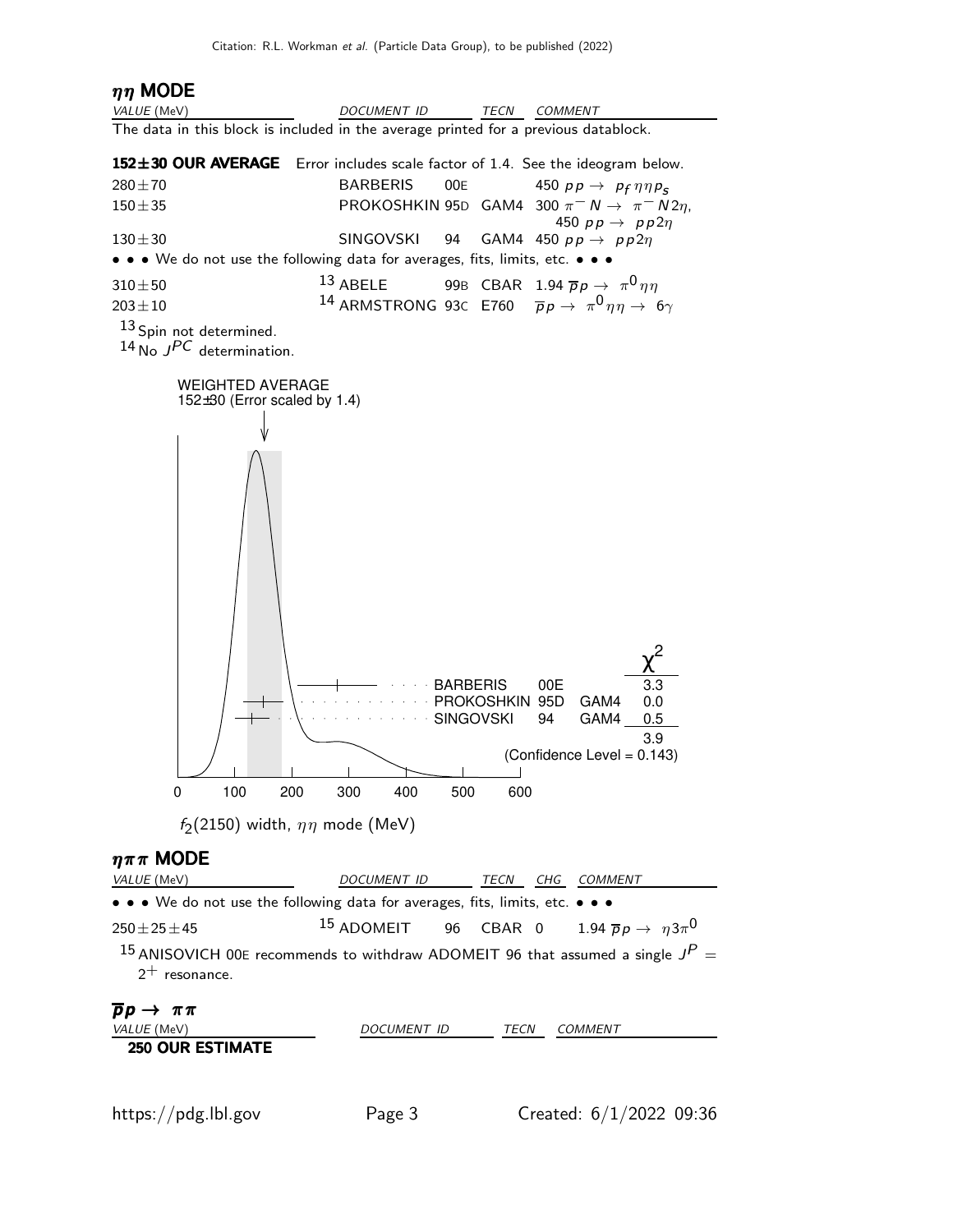• • • We do not use the following data for averages, fits, limits, etc. • • •

| $\sim 70$  | $16$ OAKDEN |          | 94 RVUE 0.36-1.55 $\overline{p}p \rightarrow \pi\pi$ |
|------------|-------------|----------|------------------------------------------------------|
| $\sim$ 250 | $17$ MARTIN | 80B RVUE |                                                      |
| $\sim$ 250 | $17$ MARTIN | 80C RVUE |                                                      |
| $\sim$ 250 | $18$ DULUDE |          | 78B OSPK 1-2 $\overline{p}p \rightarrow \pi^0 \pi^0$ |

 $^{16}$  See however KLOET 96 who fit  $\pi^+\pi^-$  only and find waves only up to  $J=3$  to be important but not significantly resonant.

 $17$   $I(J^P) = 0(2^+)$  from simultaneous analysis of  $p\overline{p} \rightarrow \pi^- \pi^+$  and  $\pi^0 \pi^0$ .

 $^{18}$  /  $^{G}(J^{P})=0^{+}(2^{+})$  from partial-wave amplitude analysis.

# S-CHANNEL  $\overline{p}p$ ,  $\overline{N}N$  or  $\overline{K}K$

| <i>VALUE</i> (MeV)       | DOCUMENT ID                                                                   | TECN | CHG COMMENT                                                                    |
|--------------------------|-------------------------------------------------------------------------------|------|--------------------------------------------------------------------------------|
|                          | • • • We do not use the following data for averages, fits, limits, etc. • • • |      |                                                                                |
| $56^{+31}_{-16}$         | <sup>19</sup> EVANGELIS 97 SPEC                                               |      | 0.6-2.4 $\overline{p}p \rightarrow K_S^0 K_S^0$                                |
| $135 \pm 75$<br>$98 + 8$ | 20,21 COUPLAND 77 CNTR 0<br><sup>21</sup> ALSPECTOR 73 CNTR                   |      | 0.7-2.4 $\overline{p}p \rightarrow \overline{p}p$<br>$\overline{p}p S$ channel |

19 Isospin 0 and 2 not separated.

20 From a fit to the total elastic cross section.

21 Isospins 0 and 1 not separated.

| <b>KK MODE</b>                                                                |                 |      |                                                  |
|-------------------------------------------------------------------------------|-----------------|------|--------------------------------------------------|
| <i>VALUE</i> (MeV)                                                            | DOCUMENT ID     | TECN | <b>COMMENT</b>                                   |
| • • • We do not use the following data for averages, fits, limits, etc. • • • |                 |      |                                                  |
| $91\pm62$                                                                     |                 |      | VLADIMIRSK06 SPEC 40 $\pi^- p \to K^0_S K^0_S n$ |
| $150\pm30$                                                                    | ABLIKIM         |      | 04E BES2 $J/\psi \rightarrow \omega K^+ K^-$     |
| $270 \pm 50$                                                                  | <b>BARBERIS</b> |      | 99 OMEG 450 $p p \rightarrow p_s p_f K^+ K^-$    |
|                                                                               |                 |      |                                                  |

## $f_2(2150)$  DECAY MODES

|            | Mode            | Fraction $(\Gamma_i/\Gamma)$ |
|------------|-----------------|------------------------------|
| $\Gamma_1$ | $\pi\pi$        |                              |
| $\Gamma_2$ | $\eta\eta$      | seen                         |
| $\Gamma_3$ | $K\overline{K}$ | seen                         |
| $\Gamma_4$ | $f_2(1270)\eta$ | seen                         |
| $\Gamma_5$ | $a_2(1320)\pi$  | seen                         |
| $\Gamma_6$ | $p\overline{p}$ | seen                         |
|            |                 |                              |

## $f_2(2150)$  BRANCHING RATIOS

| $\Gamma(K\overline{K})/\Gamma(\eta\eta)$                                                                 |        |                                                                     |      |                                       | $\Gamma_3/\Gamma_2$       |
|----------------------------------------------------------------------------------------------------------|--------|---------------------------------------------------------------------|------|---------------------------------------|---------------------------|
| <i>VALUE</i>                                                                                             | $CL\%$ | <b>DOCUMENT ID</b>                                                  | TECN | COMMENT                               |                           |
| $1.28 \pm 0.23$                                                                                          |        | <b>BARBERIS</b>                                                     | 00E  | 450 $pp \rightarrow pp \eta \eta p_S$ |                           |
| • • • We do not use the following data for averages, fits, limits, etc. • • •                            |        |                                                                     |      |                                       |                           |
| $<$ 0.1                                                                                                  | 95     | <sup>22</sup> PROKOSHKIN 95D GAM4 300 $\pi^- N \to \pi^- N 2\eta$ , |      |                                       | 450 $pp \rightarrow pp2n$ |
| $22$ H <sub>2</sub> $\mu$ $\mu$ $\mu$ $\mu$ $\mu$ $\mu$ $\mu$ $\sigma$ $\tau$ $\sigma$ $\sigma$ $\sigma$ |        |                                                                     |      |                                       |                           |

Using data from ARMSTRONG 89D.